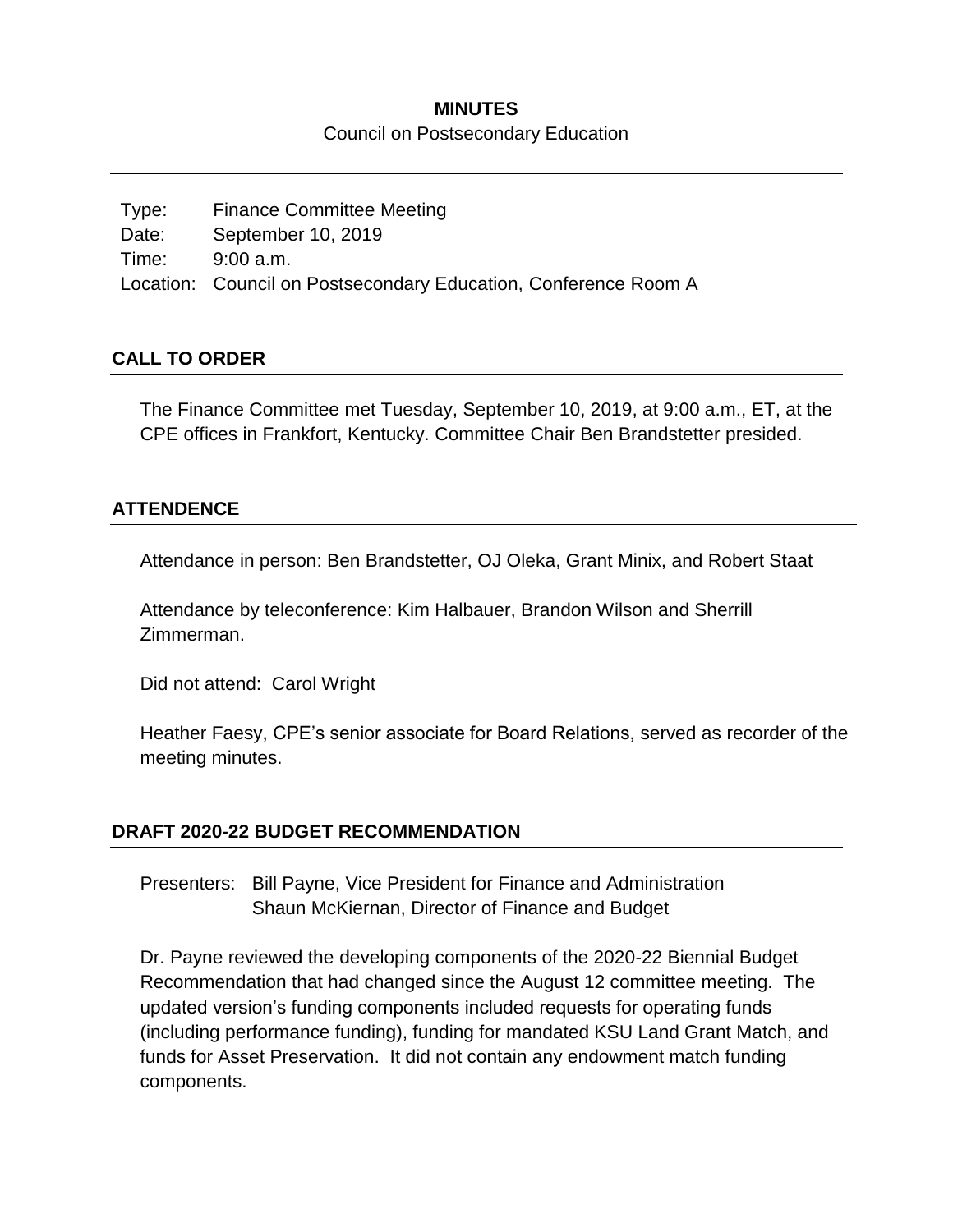### **NONRESIDENT STUDENT TUITION POLICY**

Presenter: Bill Payne, Vice President for Finance and Administration

At the August 12 Finance Committee meeting, staff presented a revised tuition policy for nonresident undergraduate students for its consideration. The revised policy required that average net tuition and fee revenue per nonresident undergraduate student at each institution equal or exceed 130% of the resident undergraduate published tuition and fee price. According to the revised policy, institutions may enter into a Memorandum of Understanding (MOU) with the Council to go below the 130% threshold, provided they can demonstrate that no in-state students will be displaced as a result and that going below the threshold benefits their institution and the Commonwealth of Kentucky.

MOTION: Mr. Oleka moved the Committee recommend approval of the Nonresident Student Tuition Policy to the full Council at its October 31, 2019 meeting. Dr. Staat seconded the motion.

VOTE: The motion passed.

### **CAMPUS PRESENTATIONS**

There were three campus presentations on the following programs: Endowment Match Program, a potential KCTCS Nursing Program Expansion, and the development of EKU's Income Share Agreement Program.

### ENDOWMENT MATCH PROGRAM

At its August 12 meeting, Finance Committee members asked for more information regarding the Endowment Match Programs before they would approve a budget request that included it. In response, Dr. Angie Martin and Dr. Lisa Cassis from the University of Kentucky and Dr. Rick Graycarek and Dr. Rob Keynton from the University of Louisville presented to the Committee on the history of the program, the impact it has made on their campus, and why it was important to continue requesting funding for the program.

Following the presentations, discussions between the Committee and presenters focused on how the program impacts student research and whether the programs could continue without the assistance of government funding. Ms. Halbauer stated she is not in favor of a funding request that would create indebtedness to the state. Chair Brandstetter was in agreement with Ms. Halbauer. Ms. Zimmerman stated she was in favor of the program because of its impact and income-producing capability. She also sees it as a positive vision for the future, and Dr. Staat agreed.